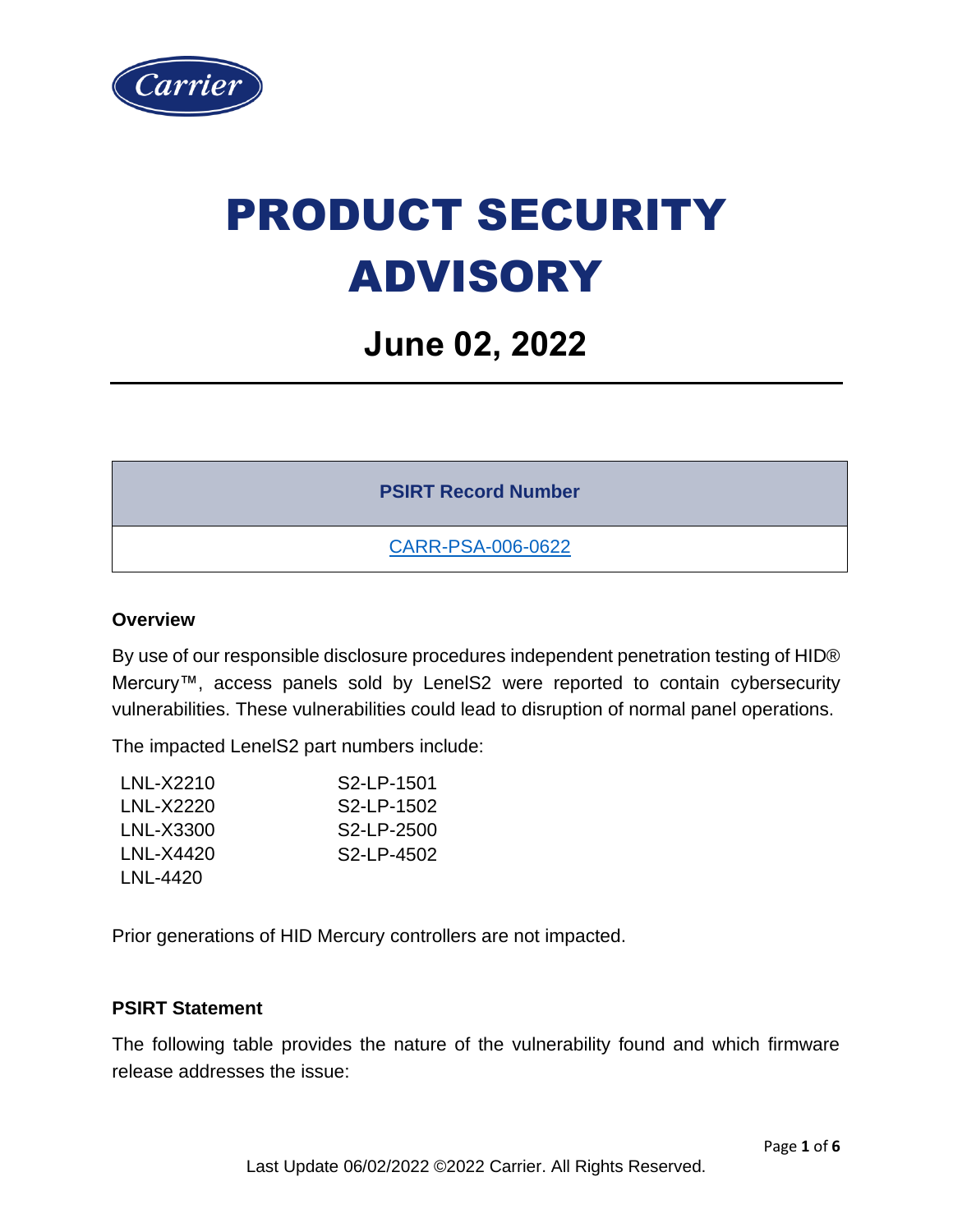

|                |                                                 | "X"           |       |
|----------------|-------------------------------------------------|---------------|-------|
|                |                                                 | "S2"          | LNL-  |
| <b>CVE</b>     | <b>CWE</b>                                      | <b>Series</b> | 4420  |
| CVE-2022-31479 | <b>CWE-693 Protection Mechanism Failure</b>     | 1.302         | 1.296 |
| CVE-2022-31480 | <b>CWE-425 Direct Request (Forced Browsing)</b> | 1.302         | 1.296 |
| CVE-2022-31481 | <b>CWE-120 Buffer Overflow</b>                  | 1.302         | 1.296 |
| CVE-2022-31482 | <b>CWE-120 Buffer Overflow</b>                  | 1.29          | 1.29  |
|                | <b>CWE-22 Improper Limitation of a Pathname</b> |               |       |
| CVE-2022-31483 | to a Restricted Directory ('Path Traversal')    | 1.271         | 1.271 |
| CVE-2022-31484 | <b>CWE-425 Direct Request (Forced Browsing)</b> | 1.29          | 1.29  |
| CVE-2022-31485 | <b>CWE-425 Direct Request (Forced Browsing)</b> | 1.29          | 1.29  |
| CVE-2022-31486 | <b>CWE-78 OS Command Injection</b>              | 1.303         | 1.297 |

#### **Remediation**

Updating these access panels to the most current released firmware via the LenelS2 Partner Center. Please contact your support channel partner for instructions.

#### **Mitigation**

NOTE: When the controller is configured to disable web access, you cannot remotely login into the controller's web page. To log in, physically turn Switch 1 to "on" at the controller, and login within 5 minutes.

Procedure to disable Controller Web Login

- 1. Login to controller web pages
- 2. Go to "Users" Tab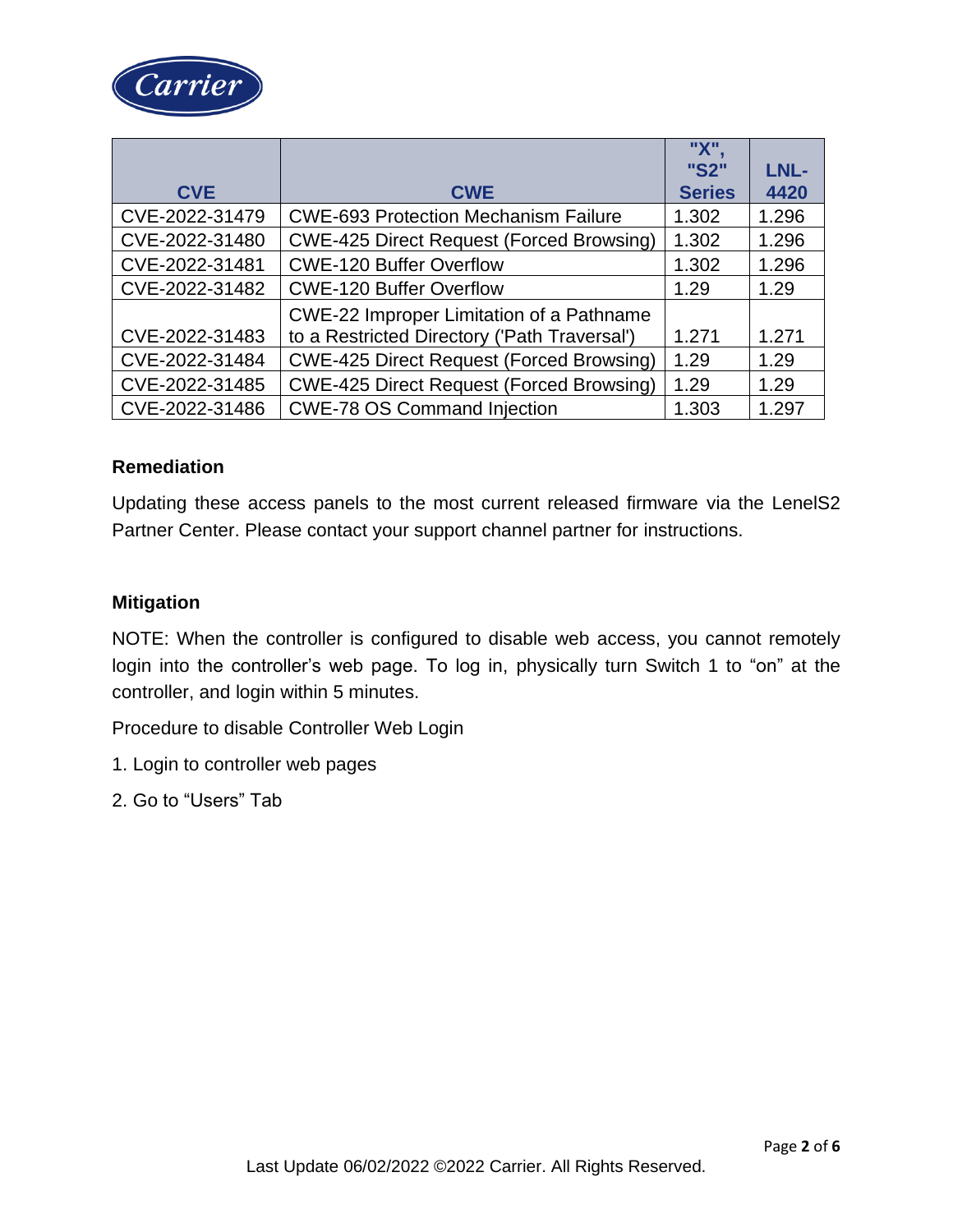| Carrier                                                                                                                                                                                                                                                                               |                                                                                                                                                                                                                                    |  |  |  |  |  |
|---------------------------------------------------------------------------------------------------------------------------------------------------------------------------------------------------------------------------------------------------------------------------------------|------------------------------------------------------------------------------------------------------------------------------------------------------------------------------------------------------------------------------------|--|--|--|--|--|
| 目<br>€<br>$\Box$ 192.168.0.80<br>$\times$<br>$+$ $\vee$                                                                                                                                                                                                                               |                                                                                                                                                                                                                                    |  |  |  |  |  |
| $\circ$<br>$\rightarrow$<br>$\leftarrow$                                                                                                                                                                                                                                              | △ Certificate error https://192.168.0.80/<br>⋒                                                                                                                                                                                     |  |  |  |  |  |
| <b>GLENELS2</b>                                                                                                                                                                                                                                                                       | LNL-X4420 Intelligent Dual Reader Controller                                                                                                                                                                                       |  |  |  |  |  |
| <b>Home</b><br><b>Network</b>                                                                                                                                                                                                                                                         | Home                                                                                                                                                                                                                               |  |  |  |  |  |
| <b>Host Comm</b><br><b>Device Info</b><br><b>Advanced Networking</b><br><b>Users</b><br><b>Auto-Save</b><br><b>Load Certificate</b><br><b>OSDP File Transfer</b><br><b>Security Options</b><br><b>Diagnostic</b><br><b>Restore/Default</b><br><b>Apply Settings</b><br><b>Log Out</b> | Use tabs at left to configure<br>network, port, and security settings<br>for this device.<br><b>Notes</b><br>(You may enter up to 250 characters excluding ", $\lambda$ , $\lambda$ , =, %, $\lambda$ , <, >)<br><b>Save Notes</b> |  |  |  |  |  |
|                                                                                                                                                                                                                                                                                       |                                                                                                                                                                                                                                    |  |  |  |  |  |

- 3. Near bottom of the users page, check option to "Disable Web Server"
- 4. Select "Submit" at the bottom of the page

**CONTRACTOR**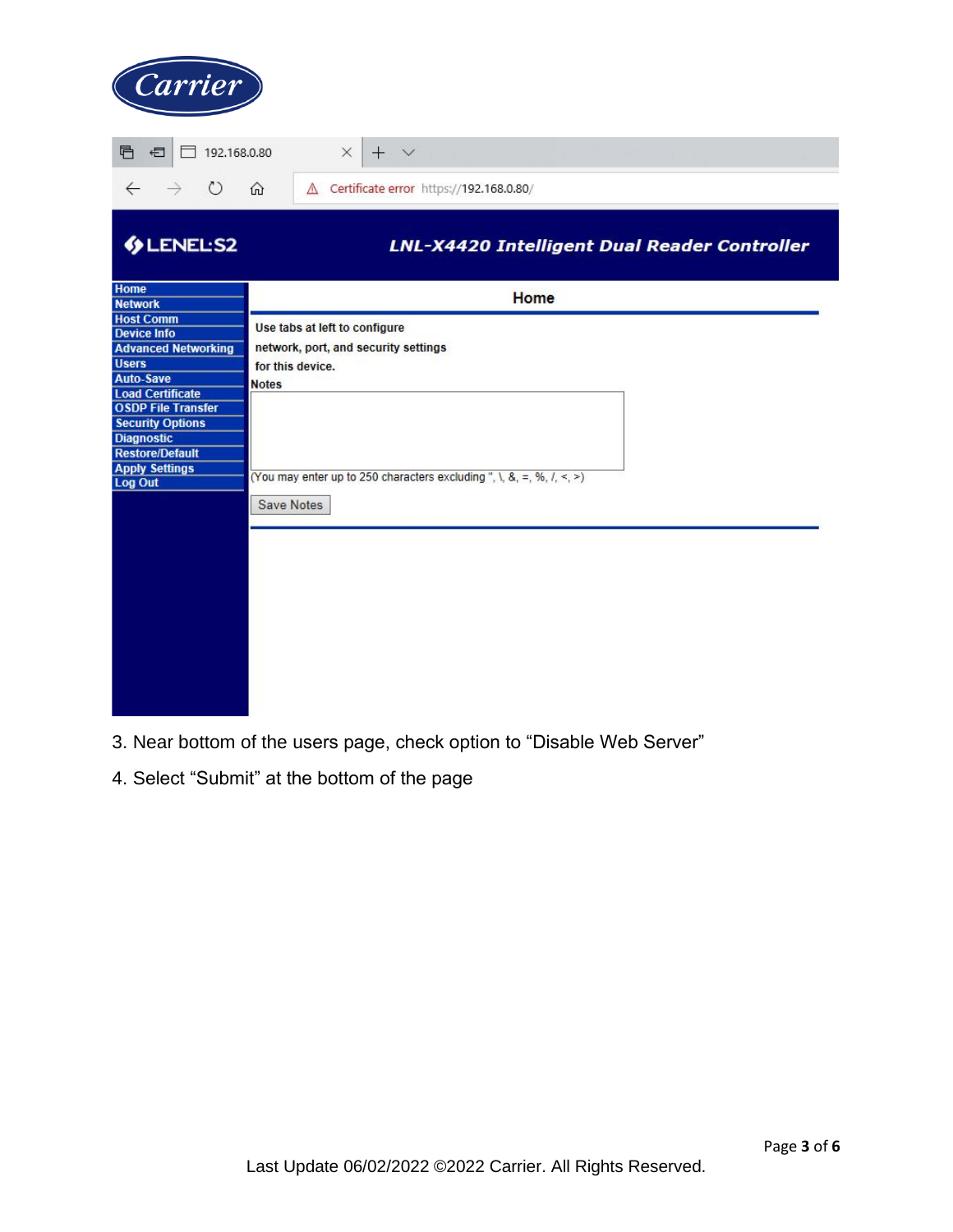

|                                       |                                                        |              | LNL-X4420 Intelligent Dual Reader Controller |
|---------------------------------------|--------------------------------------------------------|--------------|----------------------------------------------|
|                                       | <b>Users</b>                                           |              |                                              |
| <b>User Name</b>                      | Level                                                  | <b>Notes</b> |                                              |
| Itester<br><b>Advanced Networking</b> | 1                                                      | Lenel $~123$ |                                              |
|                                       |                                                        |              |                                              |
|                                       |                                                        |              |                                              |
|                                       |                                                        |              |                                              |
| Edit                                  | <b>Delete</b>                                          |              | New User                                     |
| <b>Session Timer</b>                  |                                                        |              |                                              |
| 10 minutes $\vee$                     |                                                        |              | Save                                         |
| <b>Time Server</b>                    |                                                        |              |                                              |
| $O$ Enable                            |                                                        |              | ● Disable                                    |
| Server:                               |                                                        |              | Port:                                        |
| User Specified (Hostname) V           |                                                        |              |                                              |
| Update Interval:                      |                                                        |              |                                              |
| Every Hour<br>$\sim$                  |                                                        |              |                                              |
| User Specified Time Server:           |                                                        |              |                                              |
|                                       |                                                        |              |                                              |
|                                       | (only 0-9, a-z, A-Z, .(period), -(hyphen) are allowed) |              |                                              |
| Save Time Server                      |                                                        |              |                                              |
| Disable Web Server                    |                                                        |              | Enable Door Forced Open Filter               |
| Enable Diagnostic Logging             |                                                        |              | Disable Default User                         |
| Disable USB Interface                 |                                                        |              | Disable SD Card Interface                    |
|                                       | □ Disable Zeroconf Device Discovery                    |              | Enable Gratuitous ARP                        |
| <b>SNMP Options Disabled</b>          | $\checkmark$                                           |              |                                              |
| Submit                                |                                                        |              |                                              |

- 5. Select "Apply Settings" tab
- 6. On that page, select "Apply Settings, Reboot"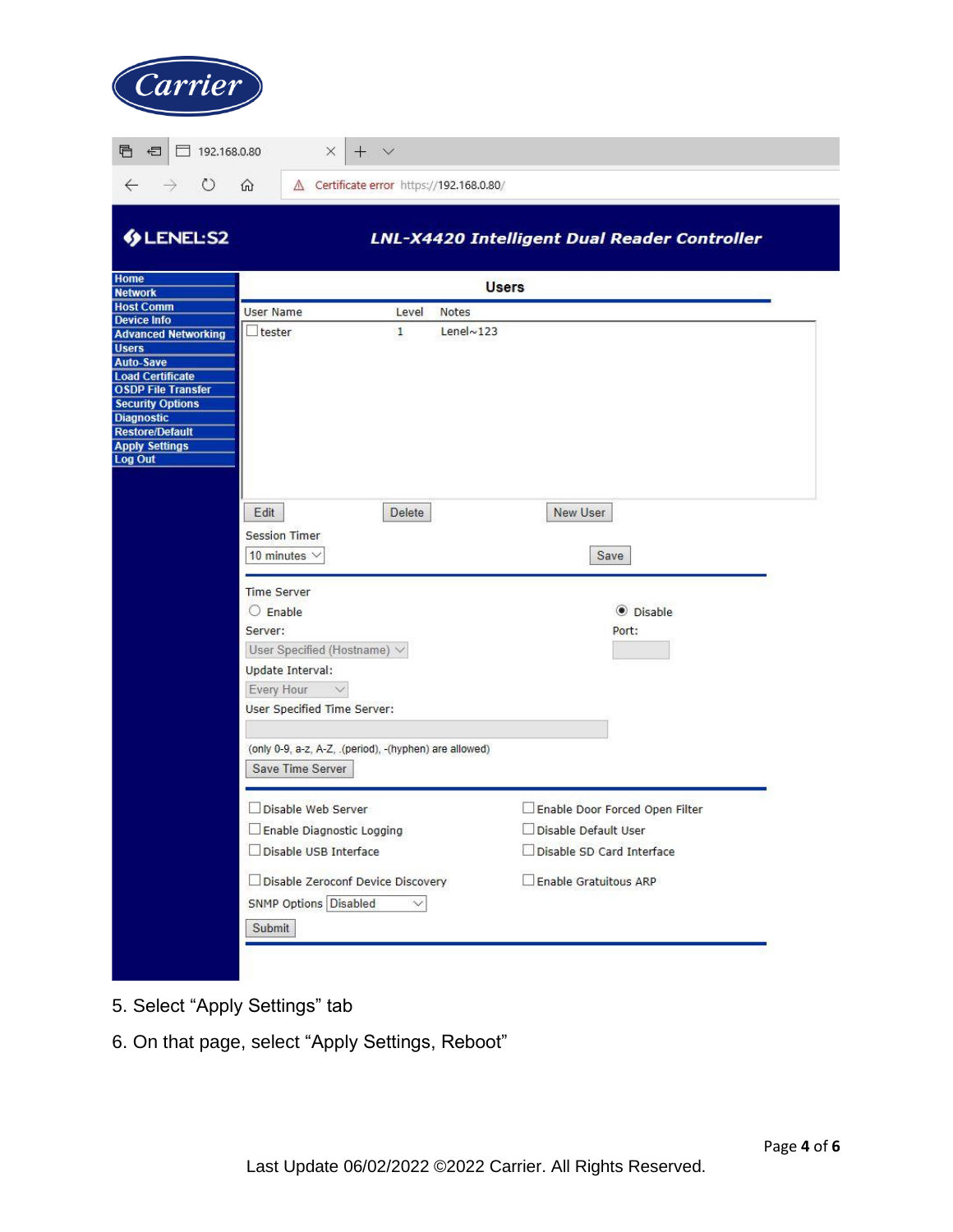

The controller will apply the new setting and reboot. Web login will be disabled until Switch 1 is physically turned "On," on the controller.

## **About Carrier Global Product Cybersecurity**

At Carrier, system and operational security is integral. To ensure outcomes, research and development teams leverage Global Product Cybersecurity – a team of highly experienced and credentialed veterans; diverse and dynamic cybersecurity domain experts who've maintained prominent roles and responsibilities in designing, building, and operating highly secure complex systems.

The Product Security Incident Response Team (PSIRT) focuses on the identification, assessment, and disposition of the risks associated with security vulnerabilities within Carrier products, offerings, solutions, components and/or services. PSIRT is a dedicated team of first responders responsible to deliver advanced support designed to contain and minimize the spread and impact of a product security event, incident, breach, and/or crises.

For more information about Global Product Security and PSIRT, please visit us at: <https://www.corporate.carrier.com/product-security/>

Or you may contact us at: [productsecurity@carrier.com](mailto:productsecurity@carrier.com)